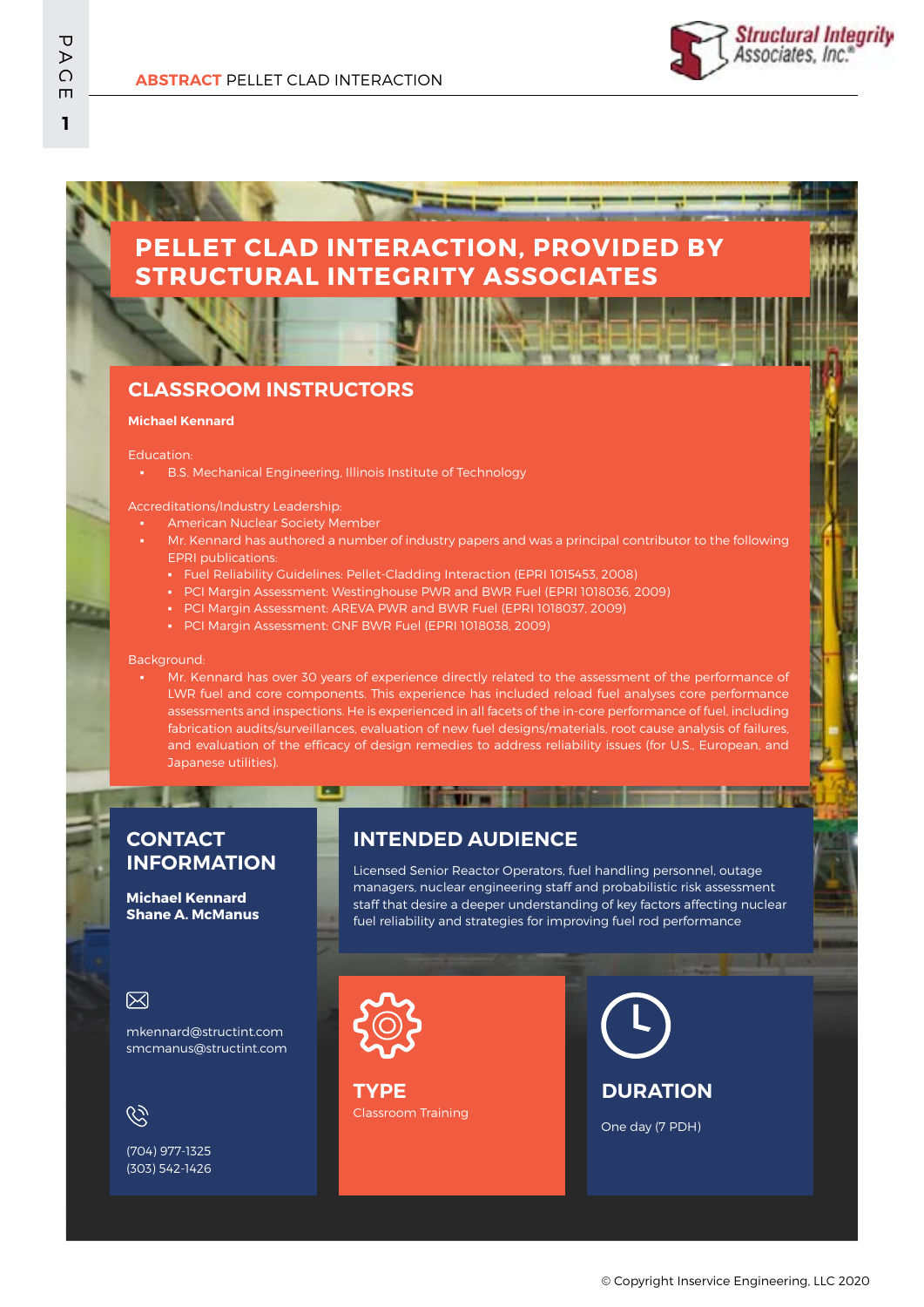

## **LEARNING OBJECTIVES**

An important performance issue for nuclear fuel is power operation without incurring fuel failures from Pellet Clad Interaction (PCI). While classical PCI failures were not particularly unusual through the 1980s, the industry response consisting of improved fuel designs and power ramping guidelines for startups and restarts has proven effective. However, during the period between 2003 to 2006, the industry was surprised by the occurrence of multiple failures in several PWRs – the failure mechanism was determined through hot cell examination to be PCI-type failure in the presence of large missing pellet surface defects.

This training course enhances awareness of PCI-type failures and effective mitigation strategies. As such, the course addresses the PCI-type failure mechanism, including contributory local fuel and cladding phenomena.

In support of the nuclear industry's initiative to eliminate fuel failures, our fuel experts worked with the Electric Power Research Institute (EPRI) to develop multiple fuel reliability guidelines for use by utility personnel and industry oversight organizations:

- Fuel surveillance and inspection programs to identify and assess trends in key fuel performance characteristics for currently operating reactors following changes
- PCI failure mitigation in BWR and PWR fuel designs through the development of improved power maneuvering procedures
- Grid-to-rod fretting fuel failure recommendations to eliminate failures through improvements in debris mitigation features in fuel designs, core design modifications and fuel spacer grid design improvement

This overview course will provide practical application to enable students to successfully manage your fuel and PCI failure.

### **Topics Covered:**

- Impacts of improper core and fuel management
- Impacts of local effects such as rod cluster control assembly withdrawal
- Classical and missing pellet surface failure mechanisms
- Power ramping programs to establish proper guidelines